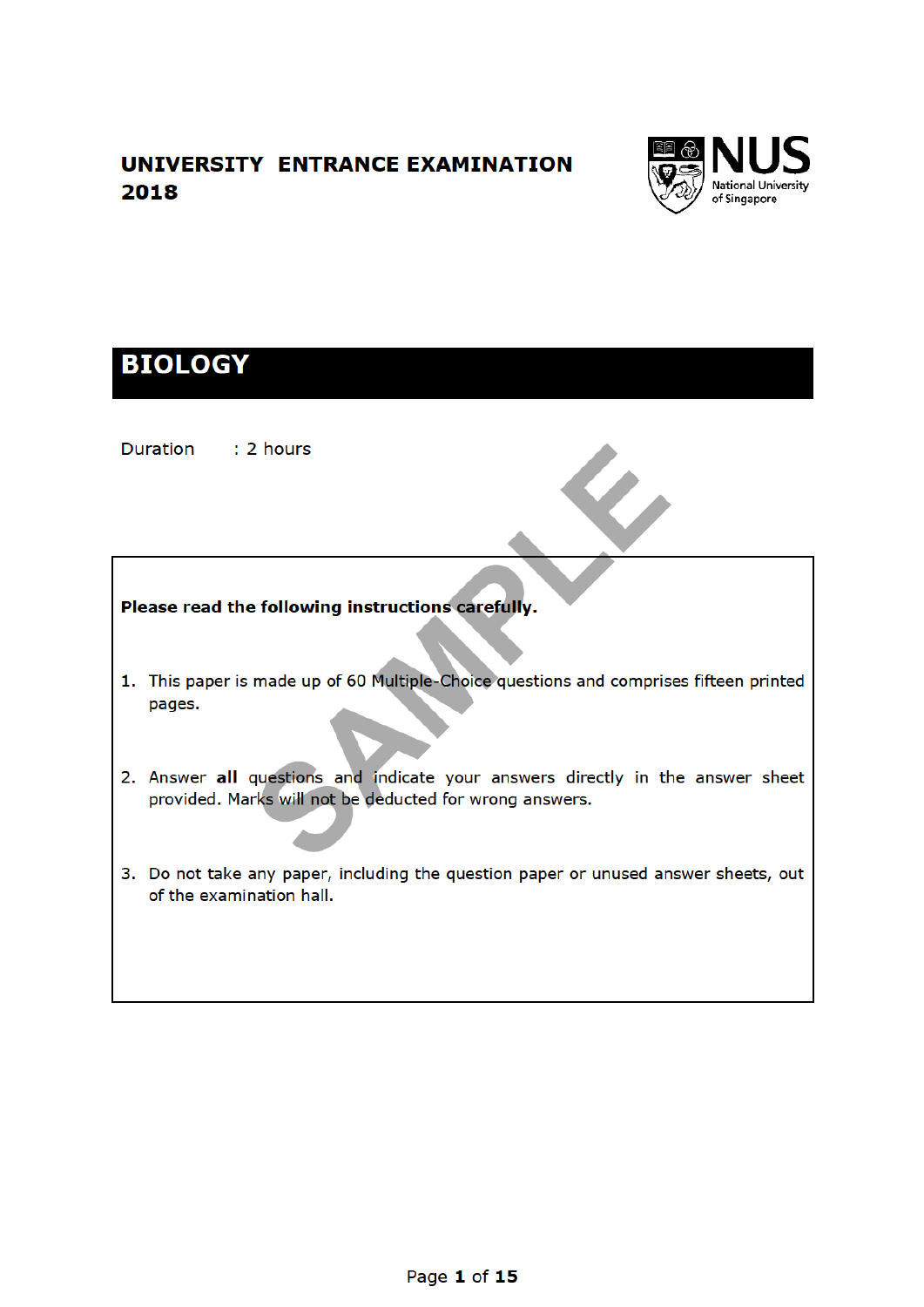1. The following is the taxonomic classification of the chicken:

Animalia

Chordata

Aves

#### Galliformes Phasianidae

### *Gallus*

#### *Gallus gallus*

Which order does the chicken belong to?

- A. *Gallus*
- B. Aves
- C. Phasianidae
- D. Galliformes
- 2. When a continental butterfly species colonises an island and founds a new population that eventually evolves into a separate species, the most likely scenario entails
- tinental butterfly species colonises an island and founds a new<br>olves into a separate species, the most likely scenario entail<br>diate population-genetic break between the island and main<br>future possibility of gene flow even A. an immediate population-genetic break between the island and mainland populations, with no future possibility of gene flow even when new mainland individuals arrive soon after first colonisation.
	- B. a broad-front colonization movement onto the island, with new continental individuals continually moving in to keep all suitable ecological space on the island occupied.
	- C. a founder event characterized by a strong bottleneck, followed by steady population expansion and only limited gene flow with the original continental population.
	- D. a high probability for a sudden loss of flight capability, increasing chances for local extinction.
- 3. Which one of the following statements is FALSE?
	- A. Once scientists place an organism in a specific genus, this designation can be changed if new information points to this assignment being incorrect.
	- B. In Linnaean classification, a Family encompasses more species than any one Genus contained within that same Family.
	- C. Systematics refers to the science of characterizing the ecosystems that particular species are adapted to.
	- D. Homology refers to similar characteristics in different species due to their descent from a common evolutionary ancestor.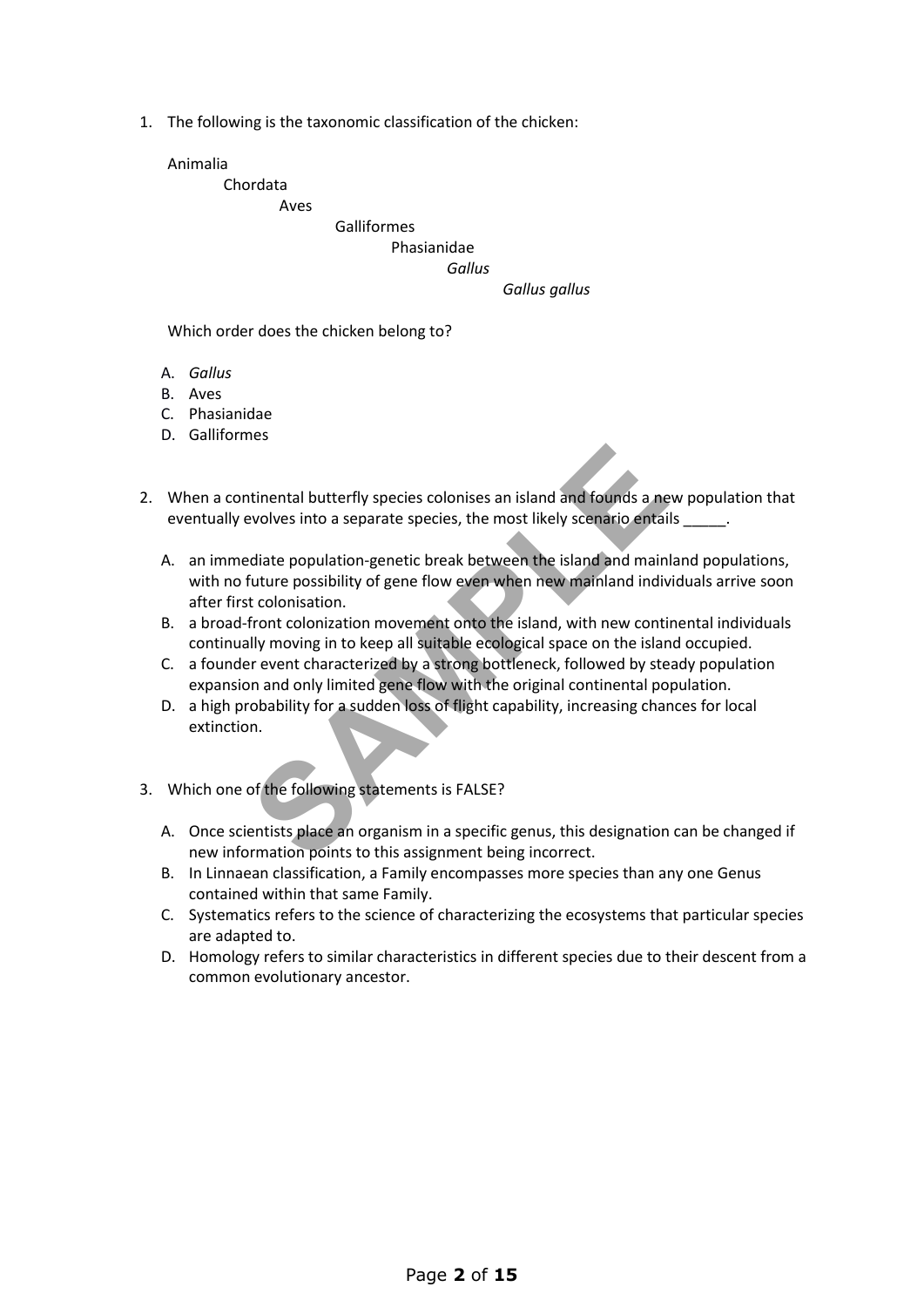4. Which of the following statements are considered homologous structures?

i.The wings of a sunbird and the wings of a ladybird ii.The front limb bone of a lizard and the tailbone of a giraffe iii.Horse's front leg and bat's foot iv.The forelimb of a rat and the arm of a gibbon v.The wings of a hornbill and the wings of a bat

- A. I and III only
- B. II and IV only
- C. IV and V only
- D. III, IV and V only
- 5. Jaguars and lions are closely related sister species, both belonging to the genus *Panthera*. They separated only around 1-2 million years ago. Lions live in Africa and small parts of Asia, whereas jaguars occur in South and Central America. We know from phylogenetic studies that *Panthera* cats have an Old World (=African/Asian) origin. What could account for the present-day distribution of jaguars in America?
	- A. America and Asia used to be connected through the Bering Strait, so the jaguar's ancestors could have invaded through North America.
	- B. Humans have been actively transporting large *Panthera* cats between the two continents.
	- C. *Panthera* cats can swim freely between Asia and South America.
	- D. *Panthera* cats could have floated from Asia to South America on flotsam.
- strums occur in South and Central America. We know from phy<br> *Sample and Sample and World (=African/Asian) origin.* What could<br> *Sample and Asia used to be connected through the Bering Strait, so to<br>
sould have invaded thr* 6. Common among Africans, sickle cell anemia is a genetic disorder caused by a recessive allele. A person with the homozygous genotype has a reduced life expectancy and suffers from various long-term ailments. However, people possessing only one allele for sickle cell anemia will not experience the ill effects of the disease, and yet be less susceptible to certain forms of malaria. What could account for the high incidence of the recessive allele in the African population?
	- A. Allogenetic changes favouring heterozygotes.
	- B. Natural selection favouring heterozygotes.
	- C. Underdominance of the recessive allele.
	- D. High mutation rate of the recessive allele.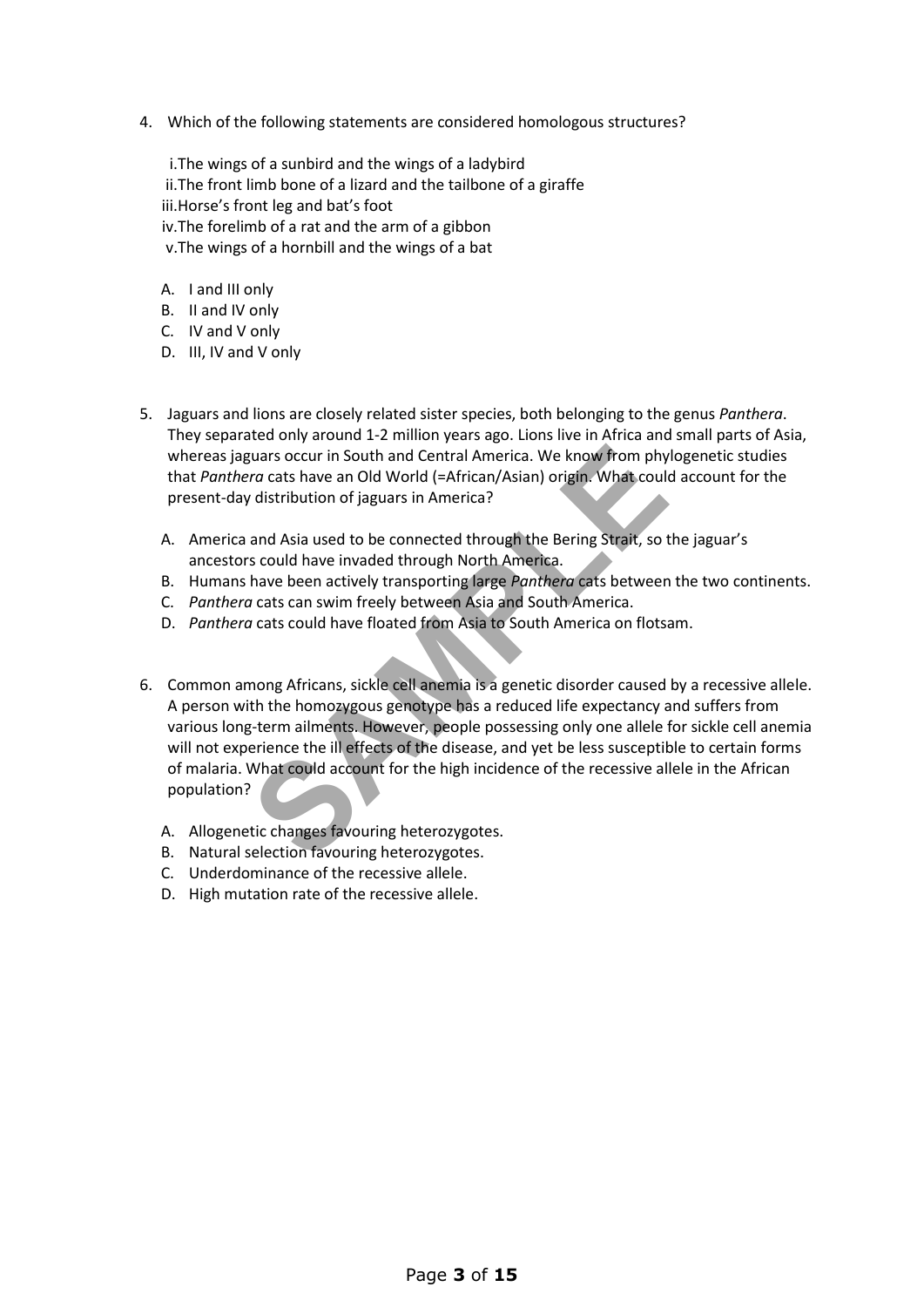- 7. A gene was sequenced from many closely-related species of beetles and the nucleotide sequences were compared. It was found that certain alternate sections of the gene were almost identical among species, whereas the intervening regions were quite different. Which of the following statements best explains this pattern?
	- A. The intervening regions are exons, i.e., functional sections of the gene that code for amino acids. This explains why they are so different among species.
	- B. The intervening regions are introns, i.e. non-coding parts of the gene. This explains why they are so different among species.
	- C. The intervening regions exhibit more differences among species for stochastic reasons unrelated to their coding versus non-coding status.
	- D. There must have been a sequencing error. All parts of a gene should generally display a similar pattern of differentiation among species.
- 8. Which of the following statements is TRUE?
	- A. The approximate genome size of mammals is often around 100-500 billion base pairs.
	- B. The approximate genome size of mammals is often around 1-5 billion base pairs.
	- C. The approximate genome size of mammals is often around 10-50 million base pairs.
	- D. The approximate genome size of mammals is often around 100,000 500,000 base pairs.
- Fractional School and School and School and School and School and School and School and School and School and School and School and School and School and School and School and School and School and School and School and In 9. A biologist released two species of mouse in a large fenced experimental plot. Species *A* has a grey fur and longer legs. Species *B* has a black fur and shorter legs. After a few months, observations showed that species *B* overcame species *A*, causing species *A* to die out. This is an example of \_\_\_\_\_\_.
	- A. intraspecific competition
	- B. competitive exclusion
	- C. parasitism
	- D. mutualism
- 10. Two loci are located on the same chromosome at approximately ~1000bp from each other. Which statement is correct?
	- A. The two loci are unlikely to be in great linkage disequilibrium.
	- B. The two loci will frequently be passed down to an individual from the same ancestor.
	- C. Recombination is likely to increase linkage between these two loci.
	- D. These are different loci, hence they have an independent evolutionary trajectory.
- 11. Regarding nuclear and mitochondrial DNA, which statement is NOT TRUE?
	- A. The size of our nuclear genome is roughly 5 orders of magnitude larger than the size of our mitochondrial genome.
	- B. In any human individual, the population size of a mitochondrial locus is smaller than that of a nuclear locus.
	- C. Both the mitochondrial and the nuclear genome are dominated by non-coding DNA.
	- D. Both animals and plants have mitochondrial DNA.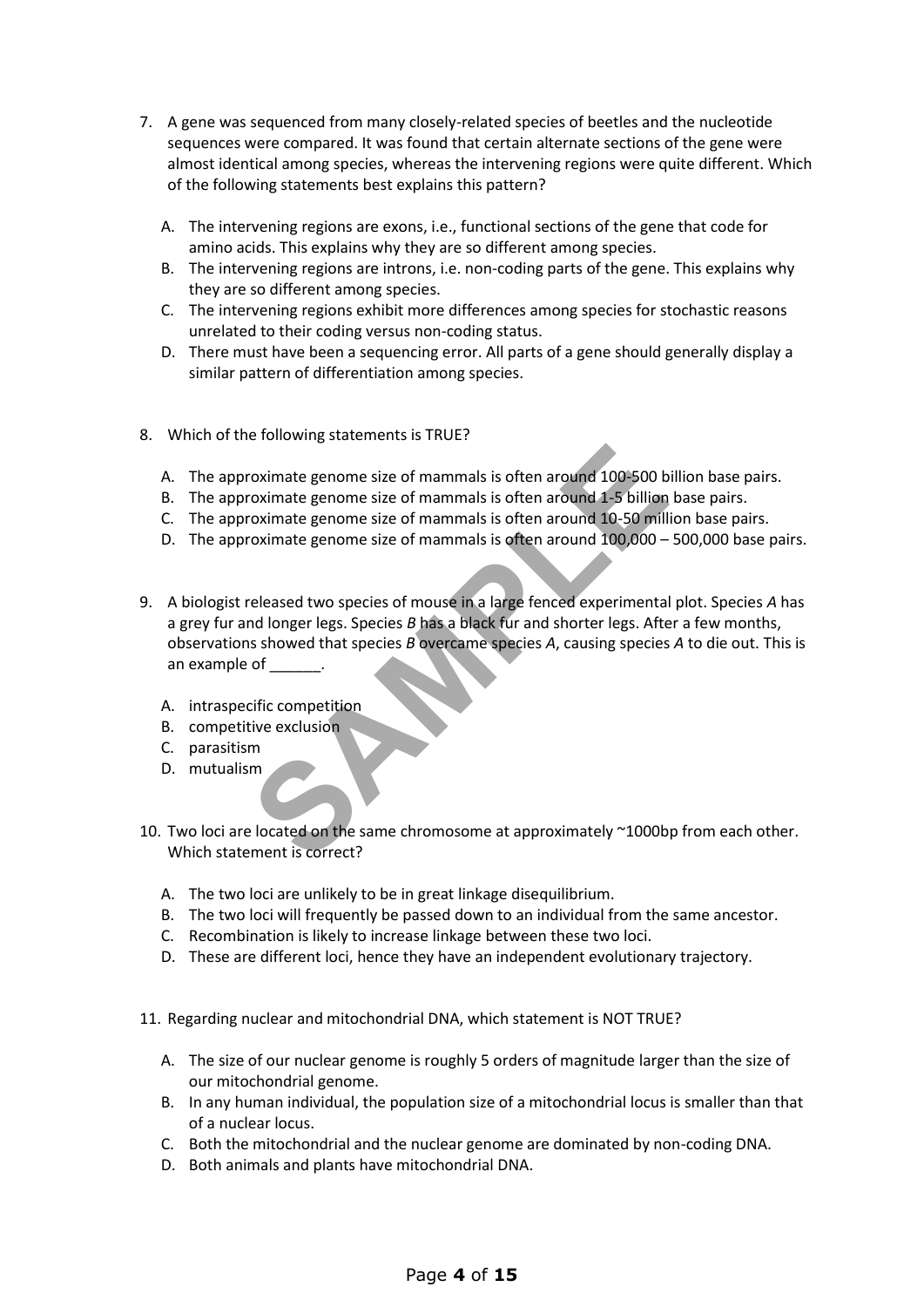- 12. Which evolutionary force has the power to drive an allele to extinction in a large population?
	- A. Genetic drift
	- B. Purifying selection
	- C. Sexual selection
	- D. Environmental adaptation.
- 13. Regarding mutations, which statement is incorrect? In the evolutionary trajectory of a population, we…
	- A. …expect there to be more synonymous than non-synonymous mutations.
	- B. …expect there to be more transitions than transversions.
	- C. …expect there to be more mutations at first than at second codon positions.
	- D. …expect there to be pronounced differences in mutation rate in different parts of the genome.
- 14. Cancers can occur at any age, but the risk of developing cancer increases with age. Which of the following statements is the most likely explanation for this pattern?
	- A. Older individuals are more likely to have accumulated random mutations that increase cancer risk during their life time.
	- B. Older individuals are more likely to have longer telomeres.
	- C. Older individuals are more likely to have more proto-oncogenes.
	- D. Older individuals are more likely to have more tumour suppressor genes.
- 15. Certain human populations are characterized by a relatively large number of people that are not affected by lactose intolerance. Which sentence best describes the biological process that has led to this situation?
- **Solution** and the risk of developing cancer increases<br>
Summer is the most likely explanation for this pattern?<br>
Summer the most likely to have accumulated random mutati<br>
sk during their life time.<br>
Summer likely to have l A. People who are not lactose intolerant mostly belong to cultures in which dairy products are rare. Hence, their ancestors were not often exposed to the allergenic compounds of dairy products, leading to a better compatibility of modern populations with dairy products.
	- B. People who are not lactose intolerant mostly belong to cultures that have a rich history of using dairy products in their cuisine. By ingesting dairy products, their ancestors would have trained their bodies against the allergenic effects of dairy compounds over many generations, removing any intolerances in present-day generations.
	- C. People who are not lactose intolerant mostly belong to cultures that have a rich history of using dairy products in their cuisine. By ingesting dairy products, their ancestors would have been frequently exposed to allergenic compounds, allowing those individuals with alleles to overcome their intolerance to have a higher reproductive fitness than other individuals over many generations.
	- D. People who are not lactose intolerant mostly belong to cultures that have a rich history of using dairy products in their cuisine. By ingesting dairy products, they would have exposed their genomes to the effects of natural selection, increasing their mutation rate to evolve new genes that help overcome lactose intolerance.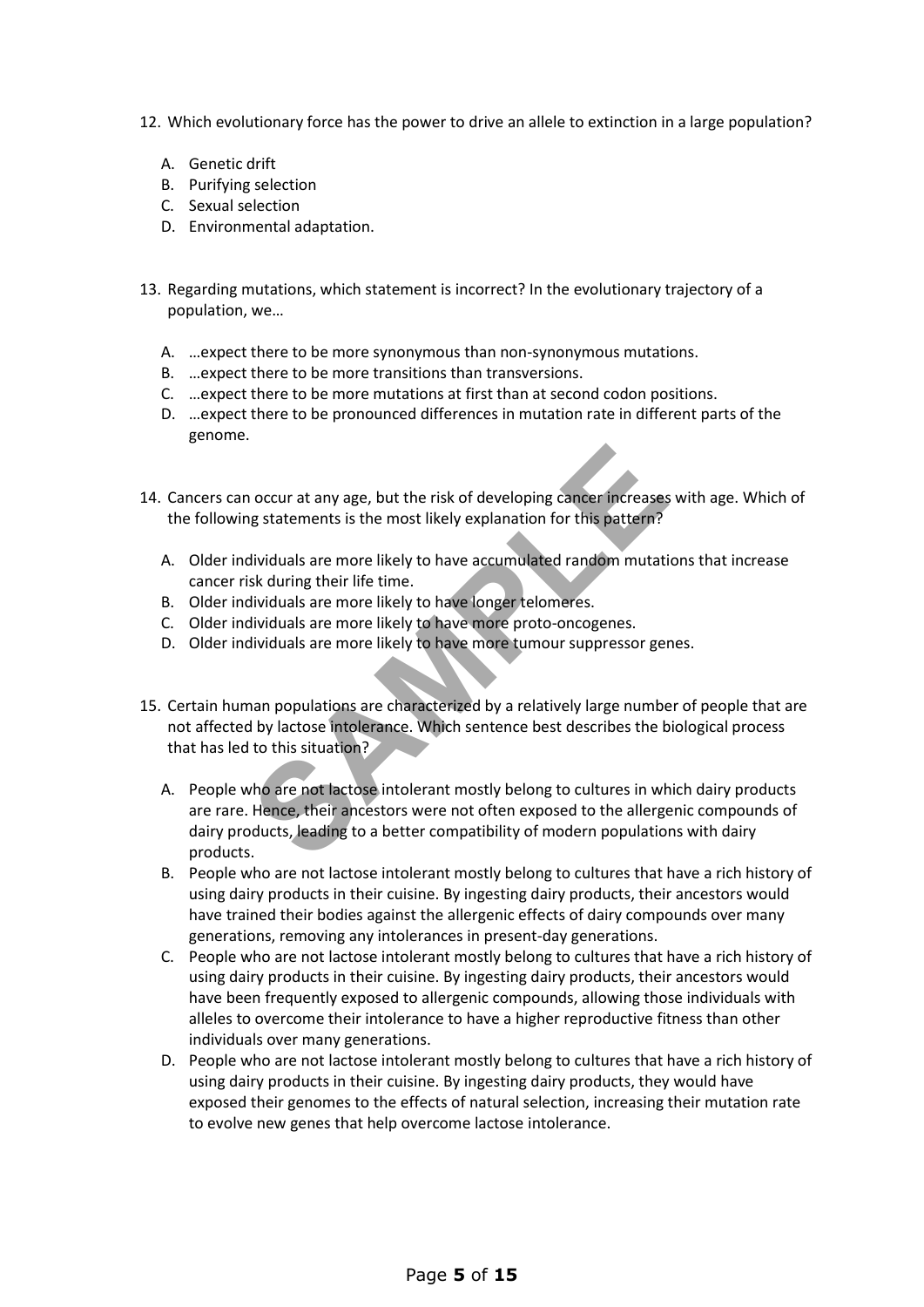- 16. Which of the following statements does NOT describe the normal functioning of stem cells in a living organism?
	- A. Mesenchymal stem cells differentiating into fat cells, connective tissue, muscle or bone.
	- B. Haematopoietic stem cells in the bone marrow or cord blood differentiating into red blood cells, white blood cells and platelets.
	- C. Embryonic stem cells giving rise to all derivatives of the ectoderm, endoderm and mesoderm.
	- D. Skeletal muscle giving rise to smooth muscle.
- 17. Which of the following statements regarding gene therapy as a cure for genetic disorders is TRUE?
	- A. Somatic gene therapy can now correct multiple genes in a single patient effectively.
	- B. Somatic gene therapy does not lead to a permanent cure because somatic cells cannot pass the manipulated gene on to the offspring.
	- C. Somatic gene therapy can utilise viruses as vectors but germ line therapy cannot.
	- D. An effective method of transferring a normal gene into the nucleus is by injecting DNA directly into the bloodstream.
- 18. Which of the following statements is a risk that prevents gene therapy from becoming an effective treatment for genetic diseases?
	- A. The introduced gene may decrease the mutation rate of the patient's genome.
	- B. The introduced gene may replicate relentlessly prior to incorporation in the patient's cells.
	- C. The immune system may mount a reactive attack against the viral vector used to introduce the gene into the patient's genome.
	- D. There is no known method to transfer DNA into the patient's cell.
- manipulated gene on to the offspring.<br>
gene therapy can utilise viruses as vectors but germ line ther<br>
tive method of transferring a normal gene into the nucleus is<br>
nto the bloodstream.<br>
e following statements is a risk t 19. Which one is an inappropriate characterization of the difference between modern methods for generating genetically modified (GM) strains of wheat and past approaches of selective breeding of wheat strains?
	- A. Both selective breeding and the creation of GM wheat are a human-mediated intervention in the evolutionary pathway of wheat populations.
	- B. In selective breeding (as opposed to GM approaches), you don't need to know the underlying genetic machinery of a gene you're targeting.
	- C. In traditional selective breeding, new strains never pose a risk to the environment, whereas GM strains may or may not pose a risk.
	- D. In selective breeding, we can attempt to modify traits of the plant that are already in existence in nature. In GM strains, we can introduce new traits that were never part of wheat's natural suite of traits.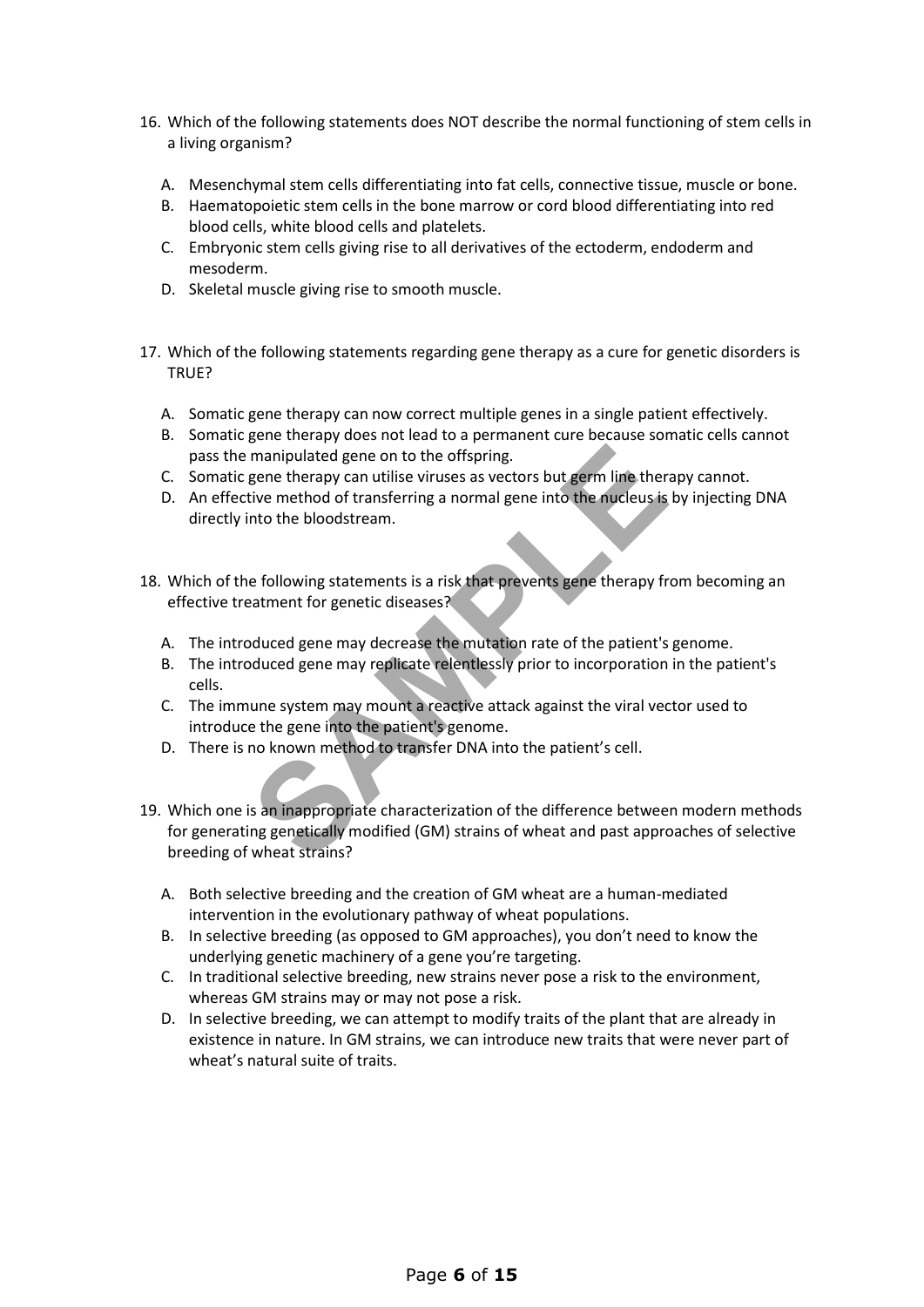- 20. Which of the following statements is NOT a valid concern regarding genetically modified crops?
	- A. Crops producing anti-pest toxins may rapidly become useless once pests evolve resistance.
	- B. Genetically modified crops cannot adapt to the environment as well as the wild-type plant.
	- C. Non-target organisms in the vicinity of crops producing anti-pest toxins may be adversely affected.
	- D. Protein products from transgenic crops could cause allergic reactions in humans.
- 21. Which of the following options is NOT a form of gene mutation?
	- A. Inversion
	- B. Insertion
	- C. Replication
	- D. Duplication
- ion<br>
boated on human chromosome number 16. A disease is caus<br>
one copy of the allele Z. What is the most likely mode of gene<br>
<sup>2</sup><br>
mal, recessive<br>
ed, dominant<br>
ed, recessive<br>
ed, dominant<br>
pominant-inherited disease is kn 22. Allele Z is located on human chromosome number 16. A disease is caused by the presence of at least one copy of the allele Z. What is the most likely mode of genetic inheritance for the disease?
	- A. Autosomal, recessive
	- B. Autosomal, dominant
	- C. Sex-linked, recessive
	- D. Sex-linked, dominant
- 23. A kind of dominant-inherited disease is known to be sex-linked. A family has a daughter who is diagnosed with the disease. Which of the following statements is TRUE?
	- A. The father must have this disease.
	- B. The mother must have this disease.
	- C. The second daughter of the family must have this disease.
	- D. The son of the family may not have this disease.
- 24. Which of the following statements is/are TRUE about DNA mutation?
	- A. Deletion of three consecutive nucleotides in general has a more profound effect than insertion of three consecutive nucleotides.
	- B. A missense mutation produces a completely incorrect sequence of amino acids from the point of mutation to the end of the protein.
	- C. Mutation on the first base of a codon is likely to have more profound effect than the third base of the same codon.
	- D. B and C only.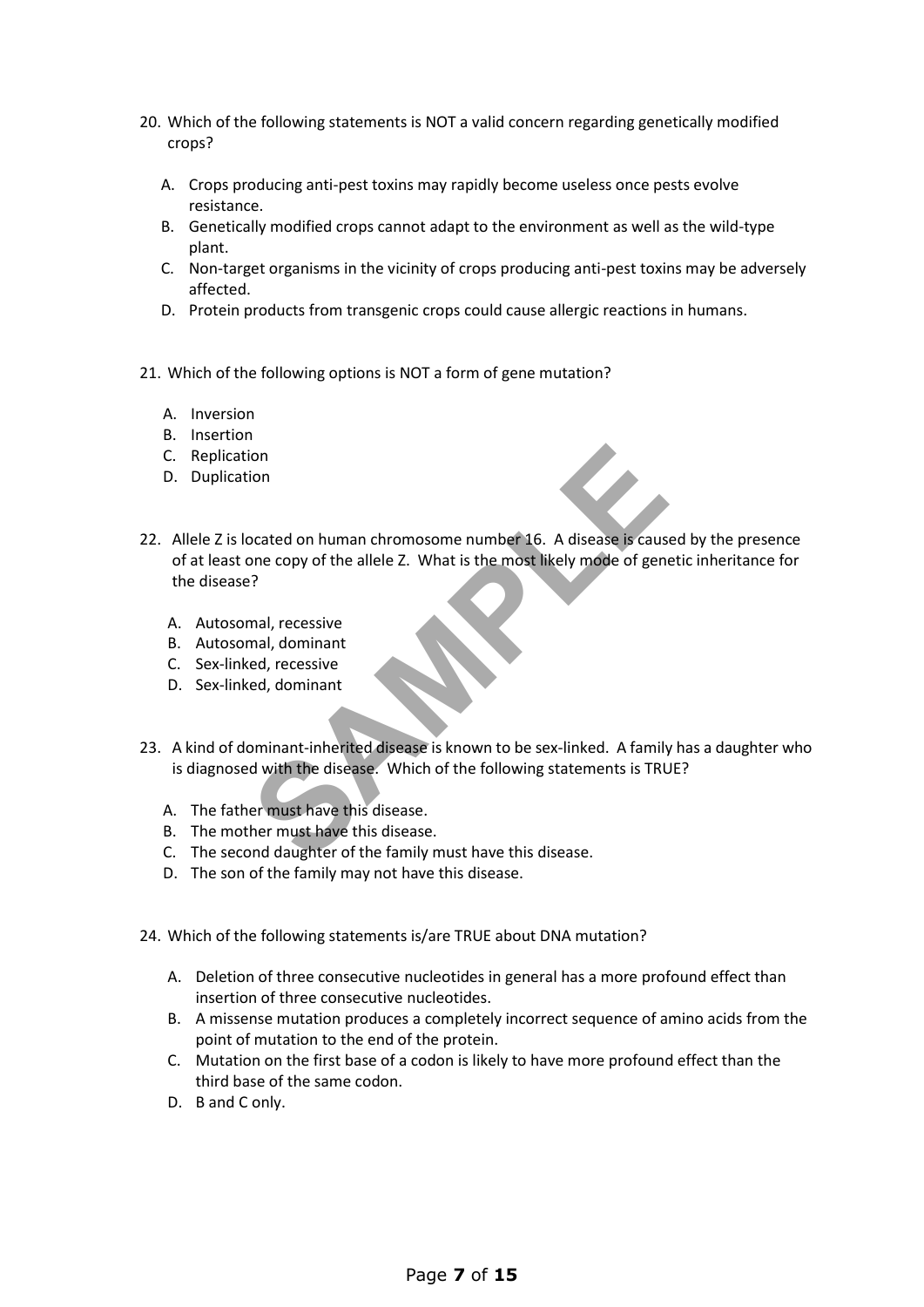- 25. Which of the following mutations can be caused by insertion or deletion of a single nucleotide?
	- A. Frameshift
	- B. Missense
	- C. Silent
	- D. A and B only.
- 26. Which of the following statements about variations in phenotypes is TRUE?
	- A. Continuous variation is always caused by one gene.
	- B. Continuous variation is usually affected by the environment.
	- C. Discontinuous variation is always caused by many genes.
	- D. Discontinuous variation is not affected by the environment.
- 27. Which of the following statements is FALSE?
- Example to the end of general statements is FALSE?<br>
Set is a form of general interaction where the expression of one got another.<br>
Senses can be found on different chromosomes.<br>
Sood group is a typical example of multiple A. Epistasis is a form of gene interaction where the expression of one gene masks the effects of another.
	- B. Linked genes can be found on different chromosomes.
	- C. ABO blood group is a typical example of multiple alleles.
	- D. In a monohybrid cross experiment, if both parents are heterozygous for a Mendelian trait, then their F1 offspring will show a dominant to recessive phenotypic ratio of 3:1.
- 28. Which of the following processes does NOT produce ATP?
	- A. Photophosphorylation
	- B. Glycogenesis
	- C. Glycolysis
	- D. Kreb's cycle

29. Which of the following statements is FALSE?

- A. Glucagon is secreted in response to low blood sugar concentrations.
- B. Insulin is produced by the spleen.
- C. Insulin is synthesized as proinsulin, and converted to insulin prior to secretion into the blood stream.
- D. Insulin promotes glycogenesis.
- 30. Which of the following is the correct sequence of steps in cell signaling?
	- A. Hormones  $\rightarrow$  Protein Kinase A  $\rightarrow$  cyclic AMP  $\rightarrow$  G-protein coupled receptor
	- B. Cyclic AMP  $\rightarrow$  G-protein coupled receptor  $\rightarrow$  Protein Kinase A  $\rightarrow$  hormones
	- C. Protein Kinase  $A \rightarrow$  hormones  $\rightarrow$  G-protein coupled receptor  $\rightarrow$  cyclic AMP
	- D. Hormones  $\rightarrow$  G-protein coupled receptor  $\rightarrow$  cyclic AMP  $\rightarrow$  Protein Kinase A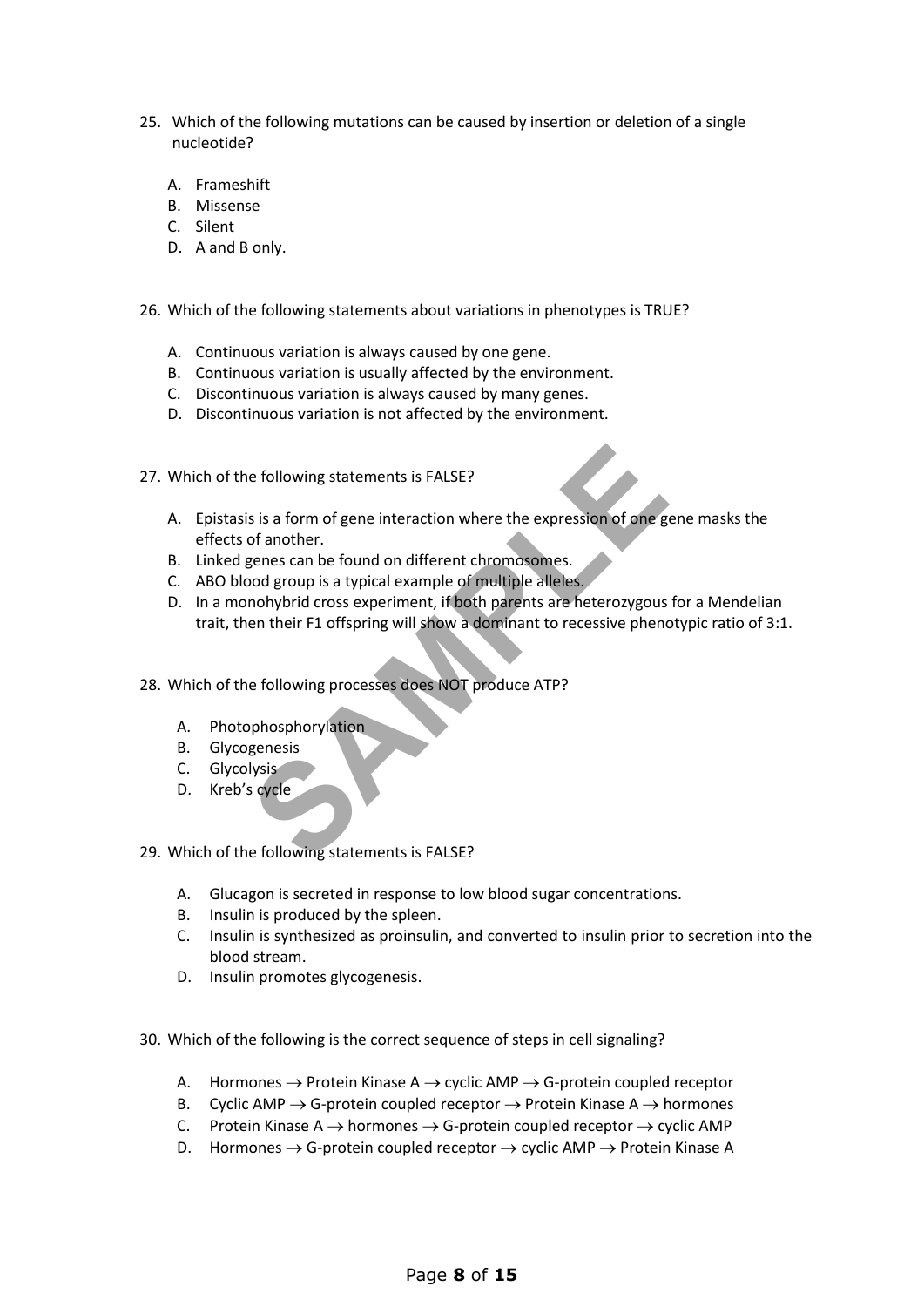- 31. Which of the following statements is FALSE?
	- A. There are only two types of neurons.
	- B. The axon transmits a signal away from the cell body.
	- C. During neural signal transmission across a synapse, there is an influx of  $Ca<sup>2+</sup>$  into the axon.
	- D. During neural signal transmission across a synapse, there is an influx of Na<sup>+</sup> into the dendrite.
- 32. Which of the following are involved in the Calvin cycle?
	- A. Hydrolysis of ATP and the reduction of NADP<sup>+</sup>.
	- B. Hydrolysis of ATP and the oxidation of NADPH.
	- C. Synthesis of ATP and the reduction of NADP<sup>+</sup> .
	- D. Synthesis of ATP and the oxidation of NADPH.
- 33. In the Kreb's cycle, which step produces reduced FAD (*i.e.* FADH<sub>2</sub>)?
	- A. Malic acid  $\rightarrow$  oxaloacetic acid
	- B. Citric acid  $\rightarrow$  isocitric acid
	- C. Succinic acid  $\rightarrow$  fumaric acid
	- D. Fumaric acid  $\rightarrow$  malic acid
- s cycle, which step produces reduced FAD (*i.e.* FADH<sub>2</sub>)?<br>
acid → oxaloacetic acid<br>
acid → isocitric acid<br>
ric acid → fumaric acid<br>
ric acid → malic acid<br>
ne following enzymes is/are necessary for making a recombin<br>
efol 34. Which of the following enzymes is/are necessary for making a recombinant plasmid in the test tube?
	- A. Restriction endonucleases
	- B. DNA polymerase
	- C. RNA polymerase
	- D. A and B only.
- 35. A bacterial clone hosts a recombinant DNA plasmid with the DNA fragment carrying Gene A inserted into the *lacZ* gene region contained in the plasmid. The bacteria are plated on medium containing the antibiotic tetracycline, and the compound X-gal. What would you expect to observe if the plasmid does not contain any antibiotic-resistance gene?
	- A. Only white colonies will be observed.
	- B. Both blue and white colonies will be observed.
	- C. Only blue colonies will be observed.
	- D. No colonies will be observed.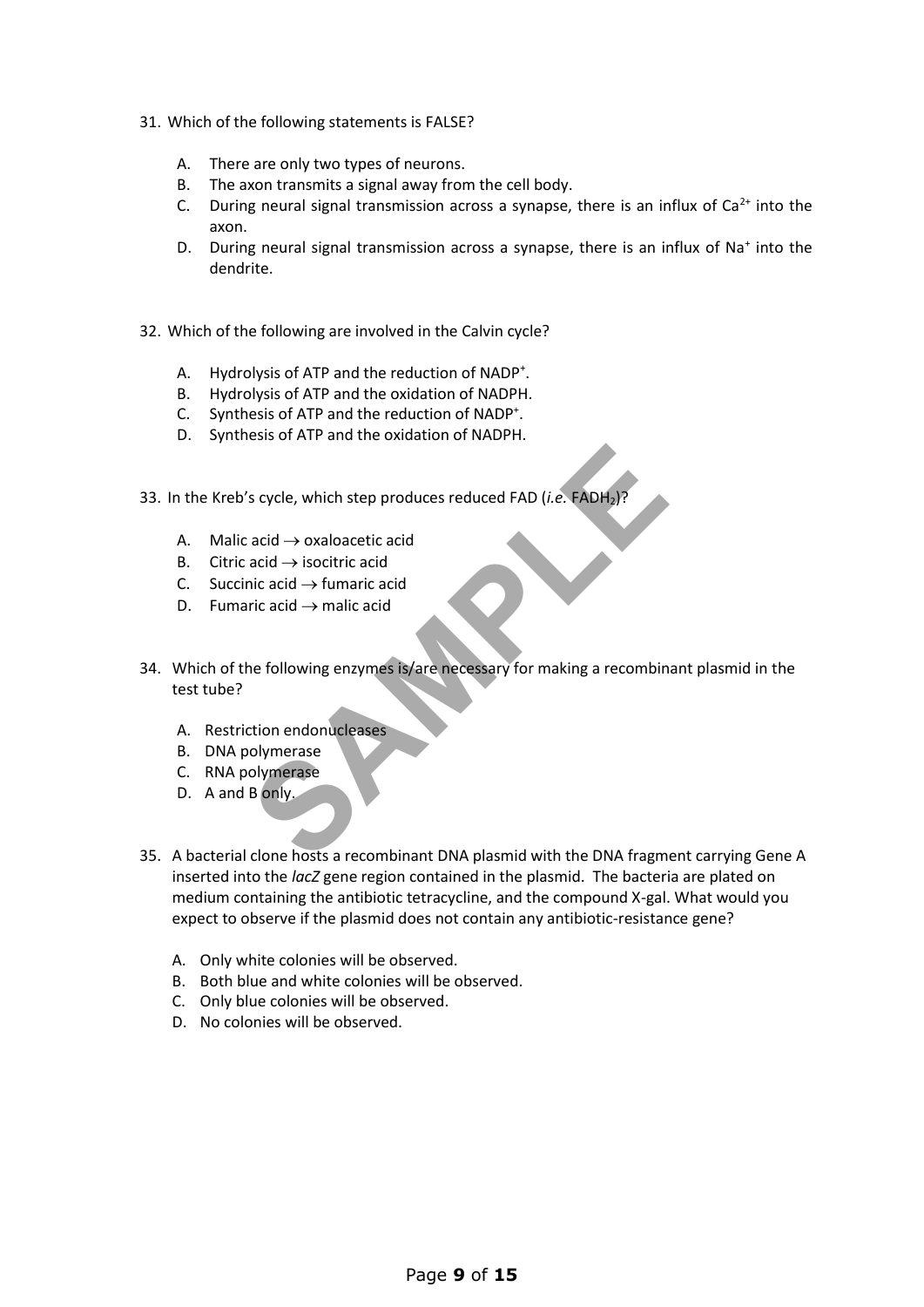- 36. In theory, what is the minimum number of PCR cycles required in order to amplify more than 100 copies from one double-stranded DNA molecule at the beginning?
	- A. 5 cycles
	- B. 7 cycles
	- C. 9 cycles
	- D. 11 cycles
- 37. Which of the following statements is FALSE about DNA gel electrophoresis?
	- A. All DNA fragments migrate to the positive end of the electrical field.
	- B. DNA fragments are separated by different charges.
	- C. DNA fragments are separated by different sizes.
	- D. Longer DNA fragments migrate slower than shorter fragments.
- 38. When describing the events in a PCR reaction, which of the following statements is/are FALSE?
	- A. The order of the reaction cycle is strand denaturation, product extension, and primer annealing.
	- B. It follows a linear increase in the number of molecules generated.
	- C. It works best when the primer and target sequences are in their highest degree of complementarity.
	- D. A and B only.
- 39. Which of the following case(s) would be possible to resolve using RFLP?
	- A. Parental identification where all individuals including possible parents and children are present.
	- B. Identifying individuals with genetic diseases.
- Friding the events in a PCR reaction, which of the following state of the reaction cycle is strand denaturation, product extering.<br>
Shows a linear increase in the number of molecules generated.<br>
Shows a linear increase in C. A crime scene where some skin cells were found under the nails of the victim and may belong to a suspect.
	- D. A and B only.
- 40. Which statement is NOT true about the spirit and programs of the Human Genome Project (HGP)?
	- A. Educate the public on social, ethical, and legal issues concerning the implications of the HGP.
	- B. Allow patenting of genes to obtain further funding for sequencing research.
	- C. Facilitate genetic testing for improved diagnosis of diseases.
	- D. Emphasize the use of bioinformatics and biocomputing to mine genome databases.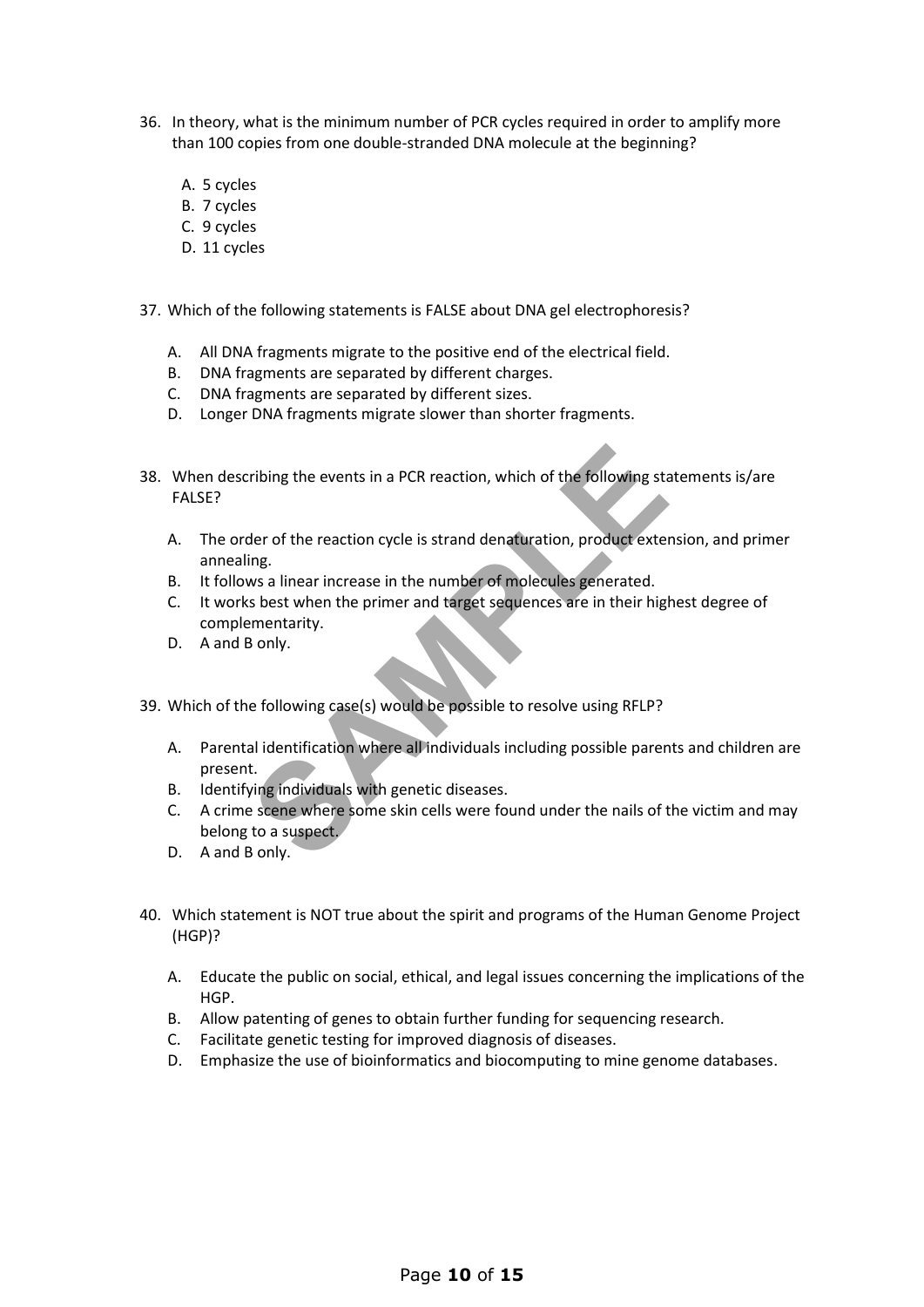- 41. Which of the following statements is/are FALSE?
	- I. Chloroplasts contain DNA and RNA.
	- II. Mitochondria contain DNA but not RNA.
	- III. Ribosomes contain DNA and RNA.
	- A. I only.
	- B. III only.
	- C. I and III only.
	- D. II and III only.
- 42. Which structure is correctly matched to its function?

|                                                         |                                   | Description of cellular structures                                                         | Function        |  |  |  |  |  |  |
|---------------------------------------------------------|-----------------------------------|--------------------------------------------------------------------------------------------|-----------------|--|--|--|--|--|--|
|                                                         | A                                 | A stack of elongated, curved sacs                                                          | Packaging of    |  |  |  |  |  |  |
|                                                         |                                   | and each sac is surrounded by a                                                            | proteins        |  |  |  |  |  |  |
|                                                         |                                   | single membrane.                                                                           |                 |  |  |  |  |  |  |
|                                                         | B                                 | An organelle containing hydrolytic                                                         | Aerobic         |  |  |  |  |  |  |
|                                                         |                                   | enzymes and is bounded by single.                                                          | Respiration     |  |  |  |  |  |  |
|                                                         |                                   | membrane.                                                                                  |                 |  |  |  |  |  |  |
|                                                         | C                                 | A network of tubes and sacs where                                                          | Autophagy       |  |  |  |  |  |  |
|                                                         |                                   | the tubes and sacs are surrounded                                                          |                 |  |  |  |  |  |  |
|                                                         |                                   | by a single membrane.                                                                      |                 |  |  |  |  |  |  |
|                                                         | D                                 | An organelle bounded by two                                                                | Lipid synthesis |  |  |  |  |  |  |
|                                                         |                                   | membranes where the inner                                                                  |                 |  |  |  |  |  |  |
|                                                         |                                   | membrane is highly folded.                                                                 |                 |  |  |  |  |  |  |
|                                                         |                                   |                                                                                            |                 |  |  |  |  |  |  |
|                                                         |                                   |                                                                                            |                 |  |  |  |  |  |  |
|                                                         |                                   | Which of the following food test results do you expect to see for a solution that contains |                 |  |  |  |  |  |  |
|                                                         |                                   | sucrose and protein only?                                                                  |                 |  |  |  |  |  |  |
| Benedict's test - Brick red precipitate<br>$\mathsf{L}$ |                                   |                                                                                            |                 |  |  |  |  |  |  |
|                                                         | ΙΙ.                               | Adding of Potassium Iodide - Brown                                                         |                 |  |  |  |  |  |  |
|                                                         | <b>Biuret Test - Blue</b><br>III. |                                                                                            |                 |  |  |  |  |  |  |
|                                                         |                                   |                                                                                            |                 |  |  |  |  |  |  |
|                                                         | I only.<br>А.                     |                                                                                            |                 |  |  |  |  |  |  |
|                                                         | II only.<br>В.                    |                                                                                            |                 |  |  |  |  |  |  |

- 43. Which of the following food test results do you expect to see for a solution that contains sucrose and protein only?
	- I. Benedict's test Brick red precipitate
	- II. Adding of Potassium Iodide Brown
	- III. Biuret Test Blue
	- A. I only.
	- B. II only.
	- C. I and II only.
	- D. II and III only.
- 44. Which of the following statement is TRUE about triglycerides?
	- A. Triglycerides produces water when oxidised by respiration.
	- B. Triglycerides contain polar groups.
	- C. Triglycerides do not contain double bonds.
	- D. Triglycerides are found in animals but not plants.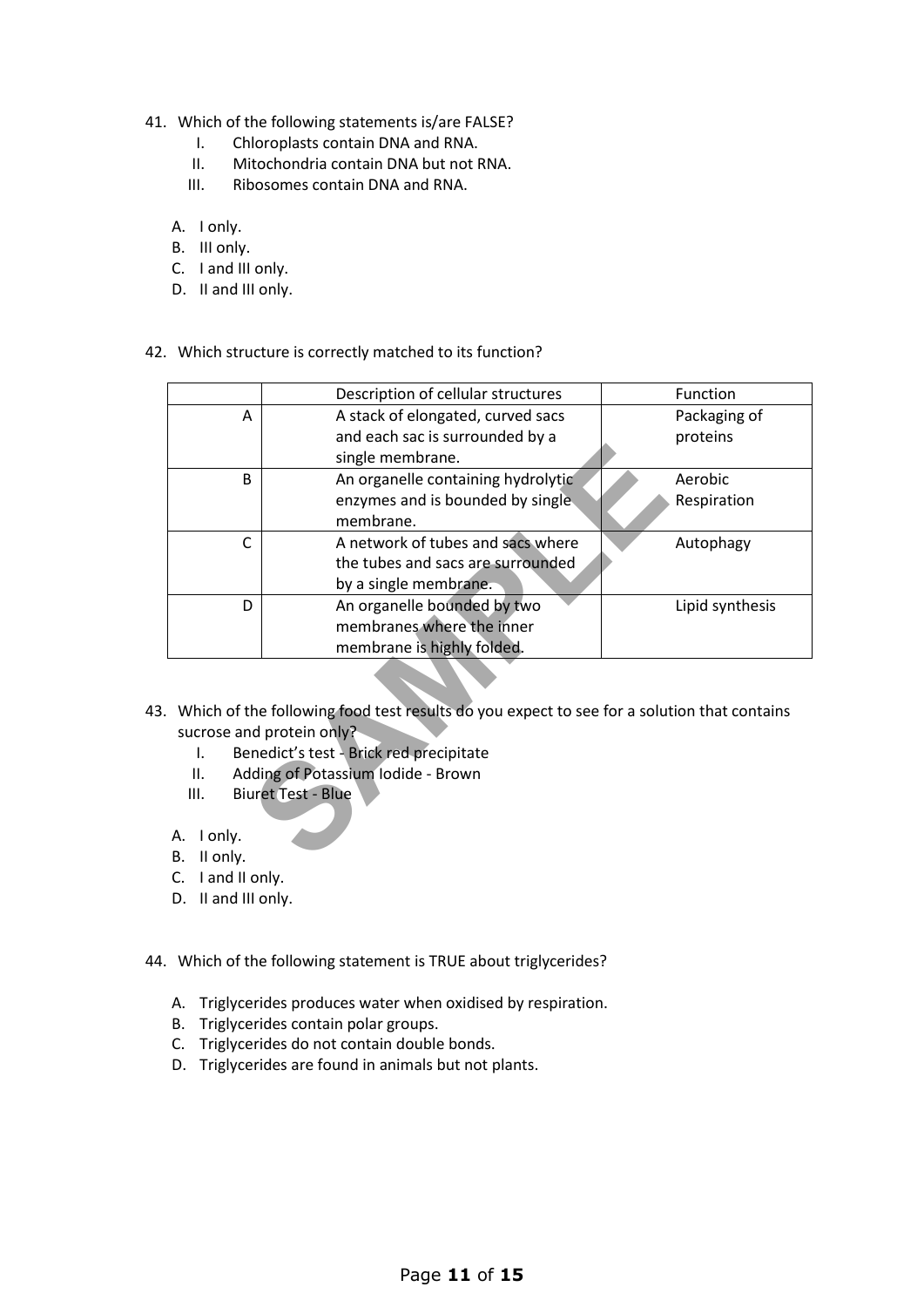- 45. Which of the following statements is/are FALSE about enzymes?
	- I. Enzymes increase the rate of a reaction by supplying the energy to start a reaction.
	- II. All enzymes catalyse the breakdown of larger molecules to smaller molecules.
	- III. All enzymes denatured at temperatures above 60°C.
	- A. I and II only.
	- B. I and III only.
	- C. II and III only.
	- D. I, II and III.
- 46. The enzyme beta-galactosidase converts lactose to galactose and glucose. It has been determined that adding 5 mL of 1 % beta-galactosidase to 5 mL of milk produces Y amount of glucose in 5 minutes in excess of substrate. Which of the following statement is TRUE?
	- I. If a non-competitive inhibitor is added to the above reaction mixture, Y amount of glucose cannot be produced in more than 5 minutes.
	- II. If 5 mL of 1 % beta-galactosidase is added into 10 mL of milk, then more than Y amount of glucose will be produced in 5 minutes.
	- III. If the 2% beta-galactosidase is added into the 5 mL of milk, then more than Y amount of glucose will be produced in 5 minutes.
	- A. I only.
	- B. III only.
	- C. I and III only.
	- D. II and III only.
- a non-competitive inhibitor is added to the above reaction m<br>acose cannot be produced in more than 5 minutes.<br>
5 mL of 1 % beta-galactosidase is added into 10 mL of milk, the<br>
nount of glucose will be produced in 5 minutes 47. The diploid number of chromosomes in a fly species is eight. Assuming the absence of mutation or crossing over, how many genetically unique gametes might be formed in one individual?
	- A. 4
	- B. 8
	- C. 16
	- D. 32
- 48. The amount of DNA in a nucleus of mammalian gamete cell at the end of interphase is 10 pg. What is the amount of DNA in a nucleus of a gamete cell at anaphase I?
	- A. 2.5 pg
	- B. 5 pg
	- C. 10 pg
	- D. 20 pg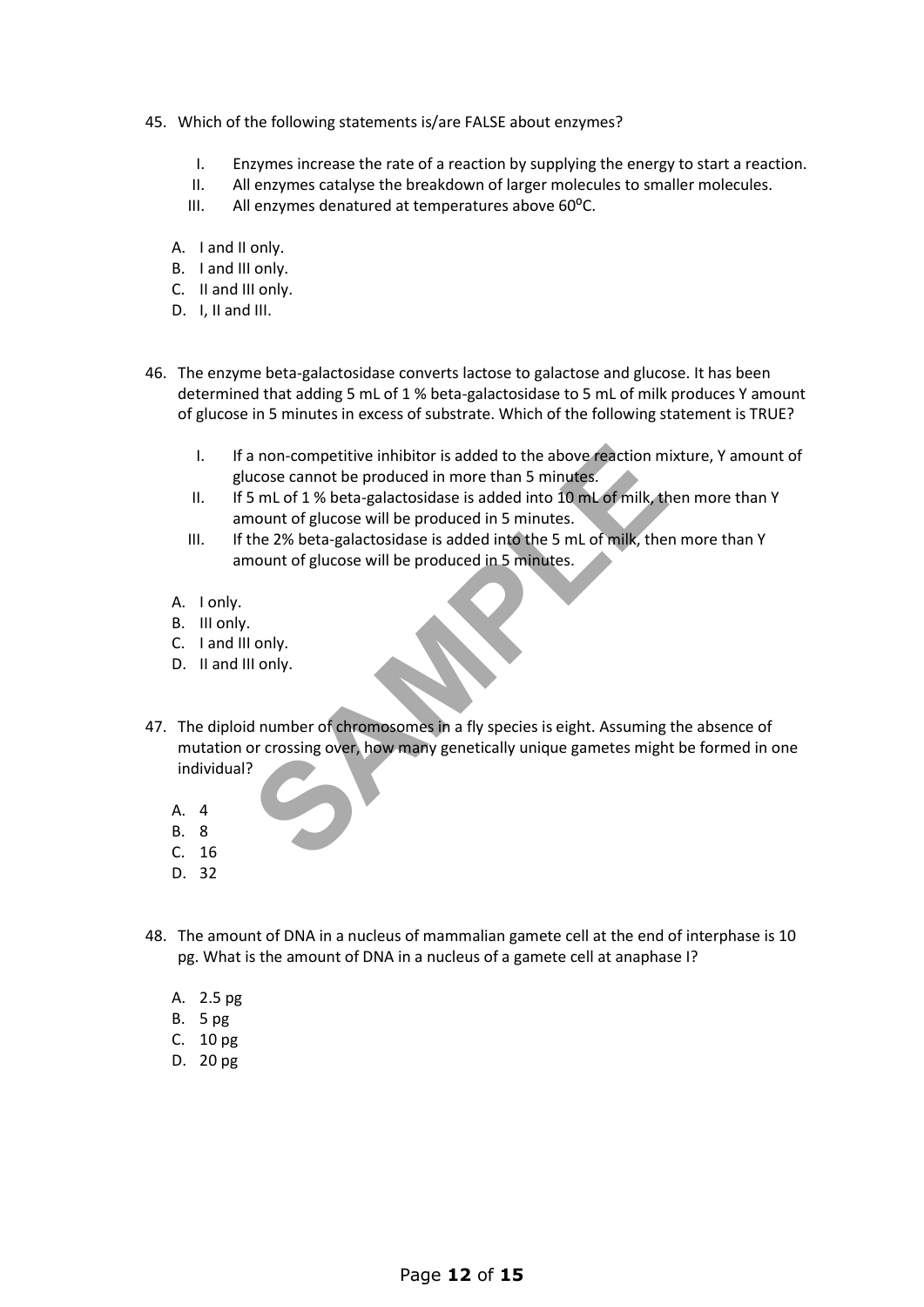- 49. Cytosine comprised 38% of the nitrogenous bases in the DNA of cells from a bacterial clone. What was the percentage of thymine in the DNA?
	- A. 12%
	- B. 19%
	- C. 24%
	- D. 38%
- 50. Which of the following statements is/are FALSE?
	- I. Deoxyribonucleotides are added to the 3' end of the leading strand and of the lagging strand.
	- II. The leading strand has more Okazaki fragments than the lagging strand.
	- III. The leading strand has more RNA primers than the lagging strand.
	- A. I and II only.
	- B. I and III only.
	- C. II and III only.
	- D. I, II and III.
- only.<br>
Il only.<br>
Il only.<br>
Il only.<br>
the following if mutated will not affect the transcription of a g<br>
tron-exon boundary<br>
art codon<br>
only.<br>
Il only.<br>
Il only.<br>
Il only.<br>
Il inly. 51. Which of the following if mutated will not affect the transcription of a gene?
	- I. Intron-exon boundary
	- II. Start codon
	- III. Stop codon
	- A. I only.
	- B. I and II only.
	- C. II and III only.
	- D. I, II and III.
- 52. Which of the statements regarding bacterial genetics is/are FALSE?
	- I. Its chromosome consists of a single stranded circular DNA.
	- II. Its chromosome is highly folded around histone proteins.
	- III. Transcription occurs in nucleus and translation occurs in the cytoplasm.
	- A. II only.
	- B. I and II only.
	- C. II and III only.
	- D. I. II and III.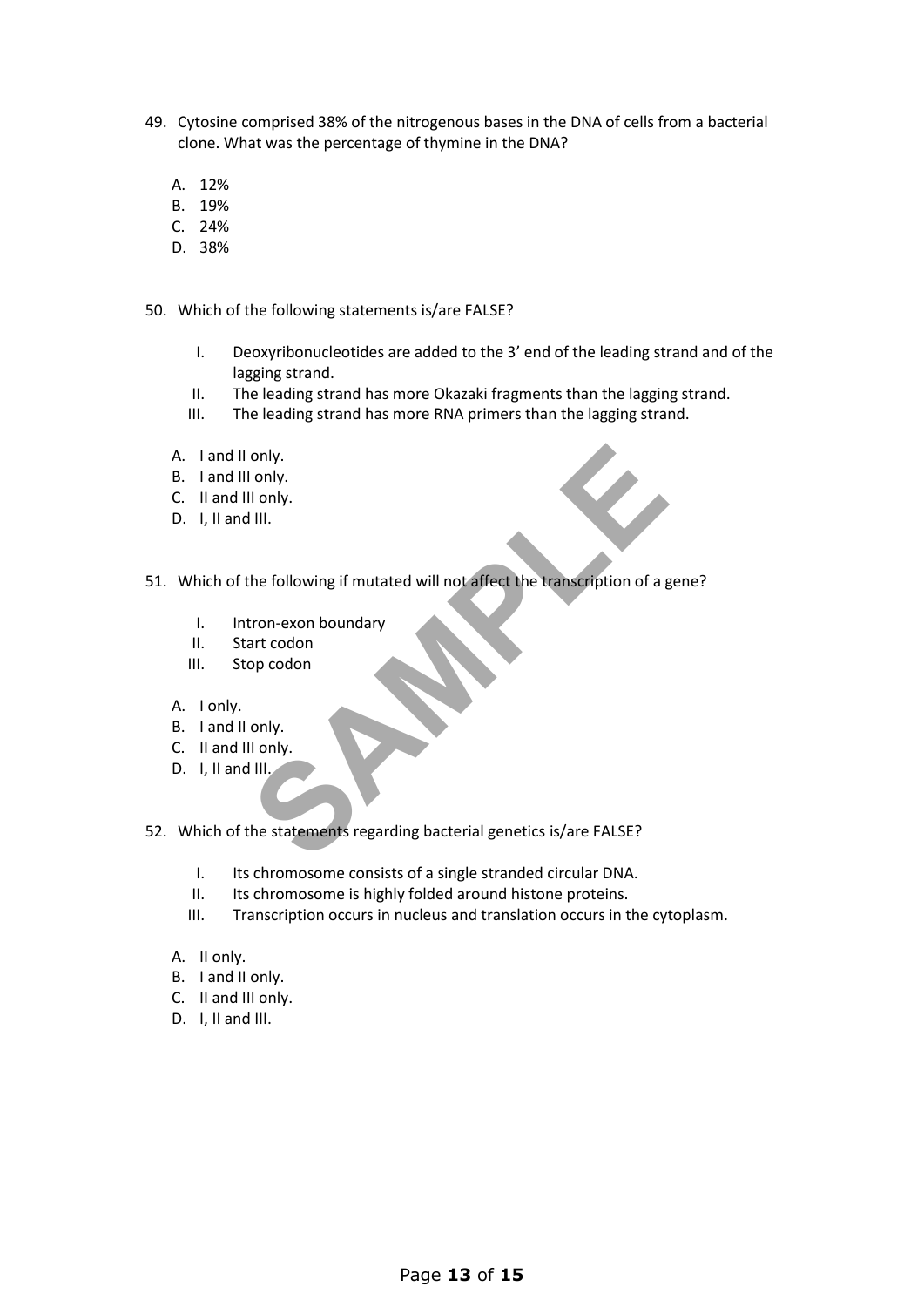- 53. What does the binding of the catabolite activator protein to its binding site upstream of the operator on the *lac* operon ensure?
	- A. Production of lactose metabolizing enzymes are decreased when glucose levels are high.
	- B. Production of lactose-metabolising enzymes are repressed when lactose is absent.
	- C. Production of lactose-metabolising enzymes are increased when glucose levels are low.
	- D. Production of lactose-metabolising enzymes are induced when lactose levels are high.
- 54. Which of the following statements describe a feature of telomeres?
	- A. Telomeres are found at the ends of linear chromosomes.
	- B. Telomeres can be extended by DNA polymerase.
	- C. Telomeres consist of chains of adenine nucleotides.
	- D. Telomeres prevent the shortening of chromosomes during DNA replication.
- the following processes allow genetic material to be transferr<br>
Etission<br>
Fission<br>
ation<br>
ation<br>
stranged computed and the processes allow genetic material to be transferr<br>
Fission<br>
ation<br>
stranged or double stranged on wh 55. Which of the following processes allow genetic material to be transferred through cell-cell contact between two bacterial cells?
	- A. Binary Fission
	- B. Conjugation
	- C. Transduction
	- D. Transformation
- 56. Which of the following statements is/are FALSE?
	- I. A virus can be classified based on whether their genetic material is a single stranded or double stranded nucleic acids.
	- II. Capsid proteins and viral envelope are encoded by the viral genome.
	- III. Reverse transcriptase has both DNA polymerase and RNA polymerase activity.
	- A. I only.
	- B. II only.
	- C. III only.
	- D. II and III only.
- 57. In the DNA strand that complements mRNA, a thymine was replaced by adenine in a 5'-CTT-3' triplet codon forming a 5'-CAT-3' triplet codon. This resulted in valine being incorrectly incorporated instead of glutamic acid. What is the anticodon of the transfer RNA molecule carrying this valine?
	- A. 5'-AUC-3'
	- B. 5'-AUG-3'
	- C. 5'-GUA-3'
	- D. 5'-CAU-3'